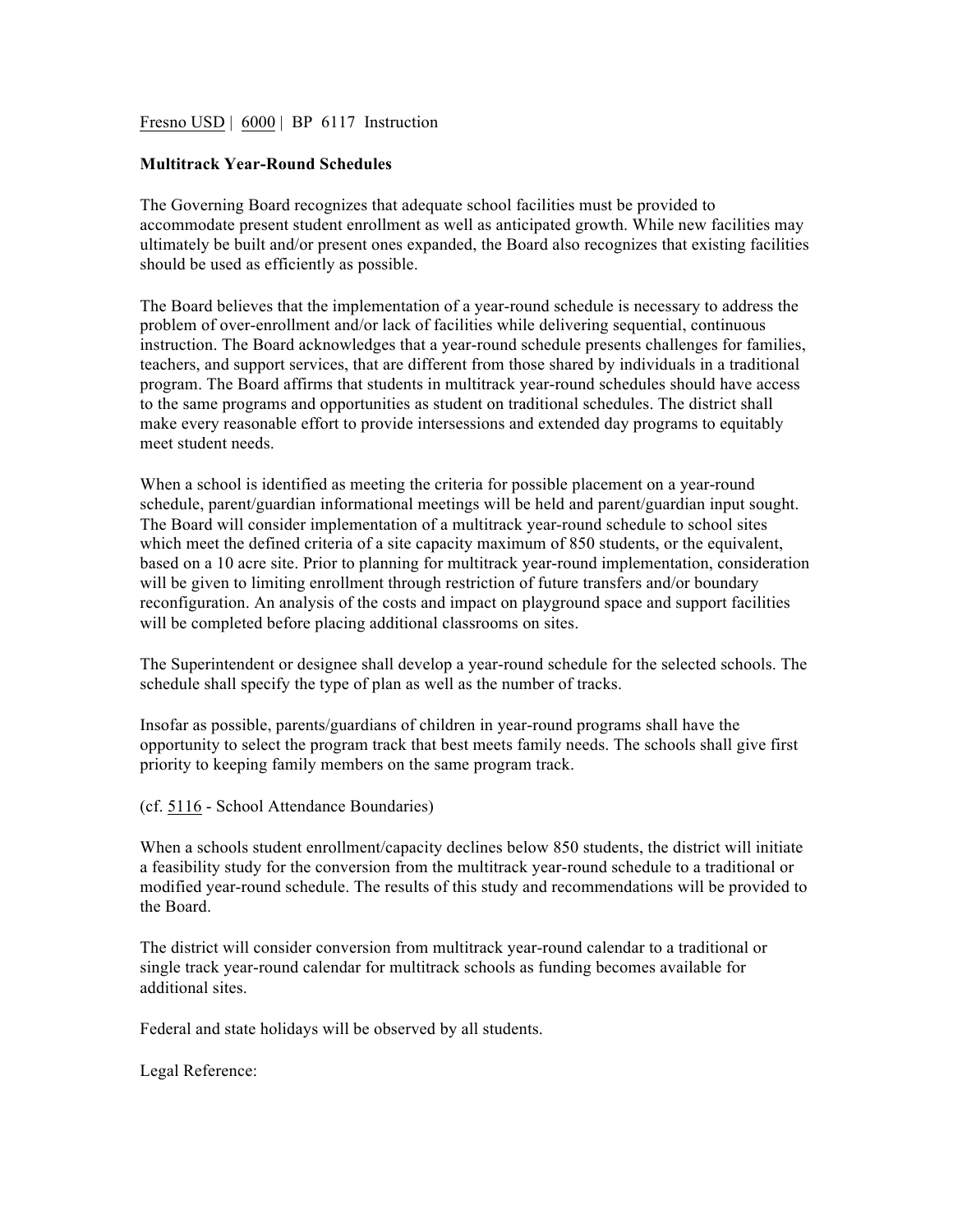## EDUCATION CODE

17017.5 Approval of applications; year-round education program

17017.6 Substantial enrollment, high school districts

17017.7 Priority for funding new construction

17071.40 Exemption from increase in school building capacity

17088.3 Qualifications for lease; submission of year-round multitrack educational program study

37202 Equity length of term, exceptions

37220-37223 Saturdays and holidays

37600-37644 Continuous school programs

37670-37672 Multi-track year round scheduling

37680-37695 Concept 6 class scheduling

41420 Minimum number of instructional days per year

42250.1 Funding for air conditioning

42260-42269 Year-Round School Grant Program

46200-46206 Incentives for longer instructional day and year

CODE OF REGULATIONS, TITLE 5

855 Testing period

884 Primary language testing period

14030 School housing standards for multitrack programs

Management Resources:

WEB SITES

California Department of Education, Multitrack Year-Round Education: http://www.cde.ca.gov/ls/fa/yr

National Association for Year-Round Education: http://www.nayre.org

Policy FRESNO UNIFIED SCHOOL DISTRICT